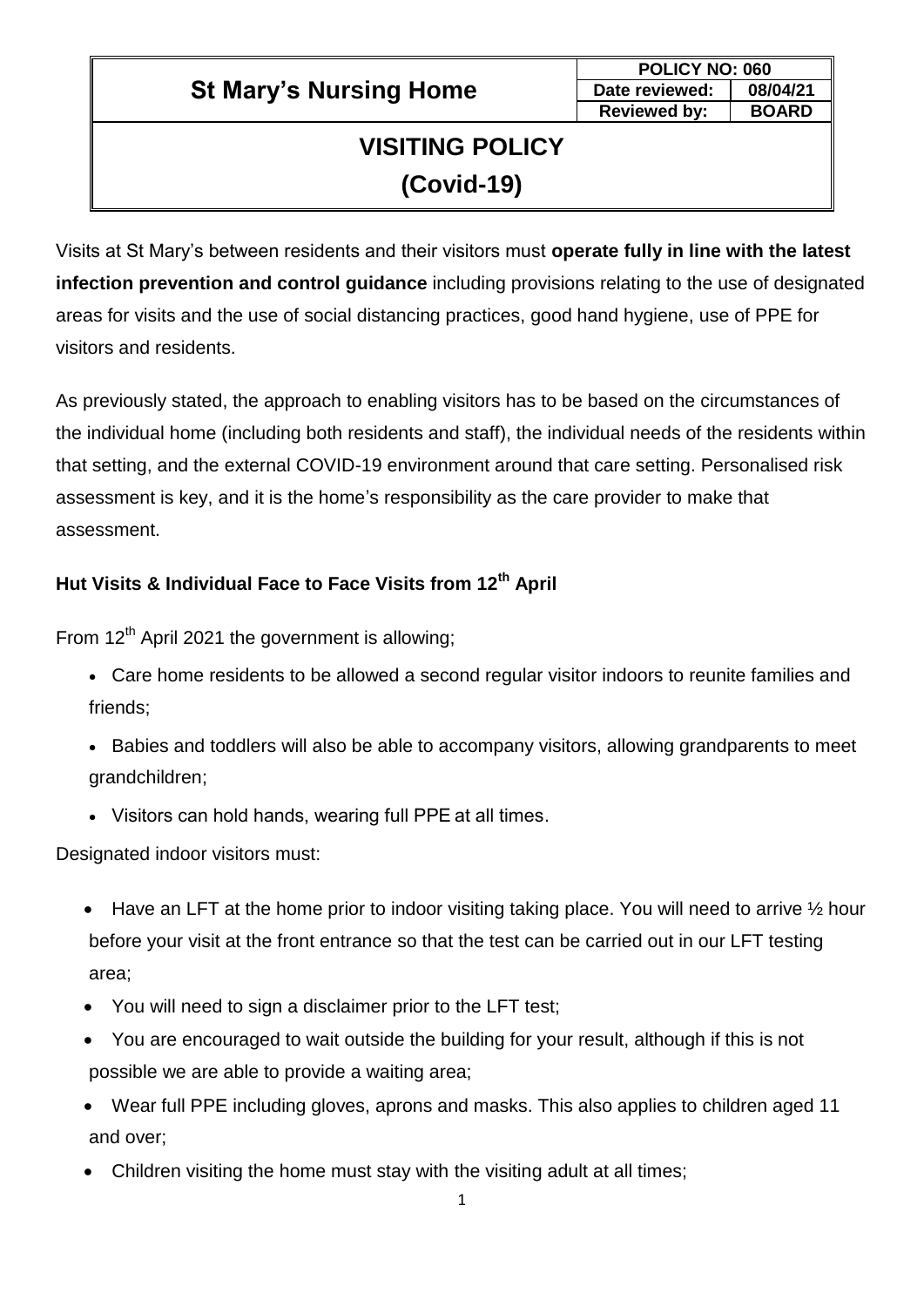- Comply with infection control procedures once in the home and only use the designated facilities as explained by the home staff on arrival.
- Visits will need to be **booked in advance for a specific day and time**. Visits will be on alternate days for each floor (top floor/middle & ground floor) to cohort to minimise the risk of the spread of any infection to residents and staff and to ensure the smooth running of visits. Visitors will be allocated a slot. A double slot may be available to those visitors travelling from outside the county. Late comers will be asked to leave at the end of the slot if the next visitors are waiting. For the same reason you should not arrive before your slot.
- All visits must be pre-arranged and booked with either reception or the activities staff. Adhoc visits are not permitted.

#### **Infection control measures**

We request that all visitors (inside or using the huts):

- book visits in advance for a specific day, time and length of visit
- be free of any COVID-19 symptoms for at least 10 days prior to the visit, as per Government guidance
- not be unwell on the day of their visits
- not be self-isolating as a result of advice from NHS Test and trace
- provide the necessary information required by the provider at the visits (e.g. honest response to screening requirements about COVID-19 risk factors, compliance with NHS Test and Trace arrangements)
- comply with the infection prevention and control measures, including a temperature test, mandatory hand hygiene, the use of PPE as required and social distancing requirements, remaining in the designated visiting area
- ensure that any gifts brought to give to the individual they are visiting can be sanitised, in line with relevant infection prevention and control (IPC) guidance
- avoid public transport when visiting the home if possible.

#### **Essential Family Carers (EFC)**

Many family members and friends of care home residents provide essential day-to-day support to help maintain their physical and mental wellbeing. That may include help with eating, drinking, cleaning, or keeping in touch with others.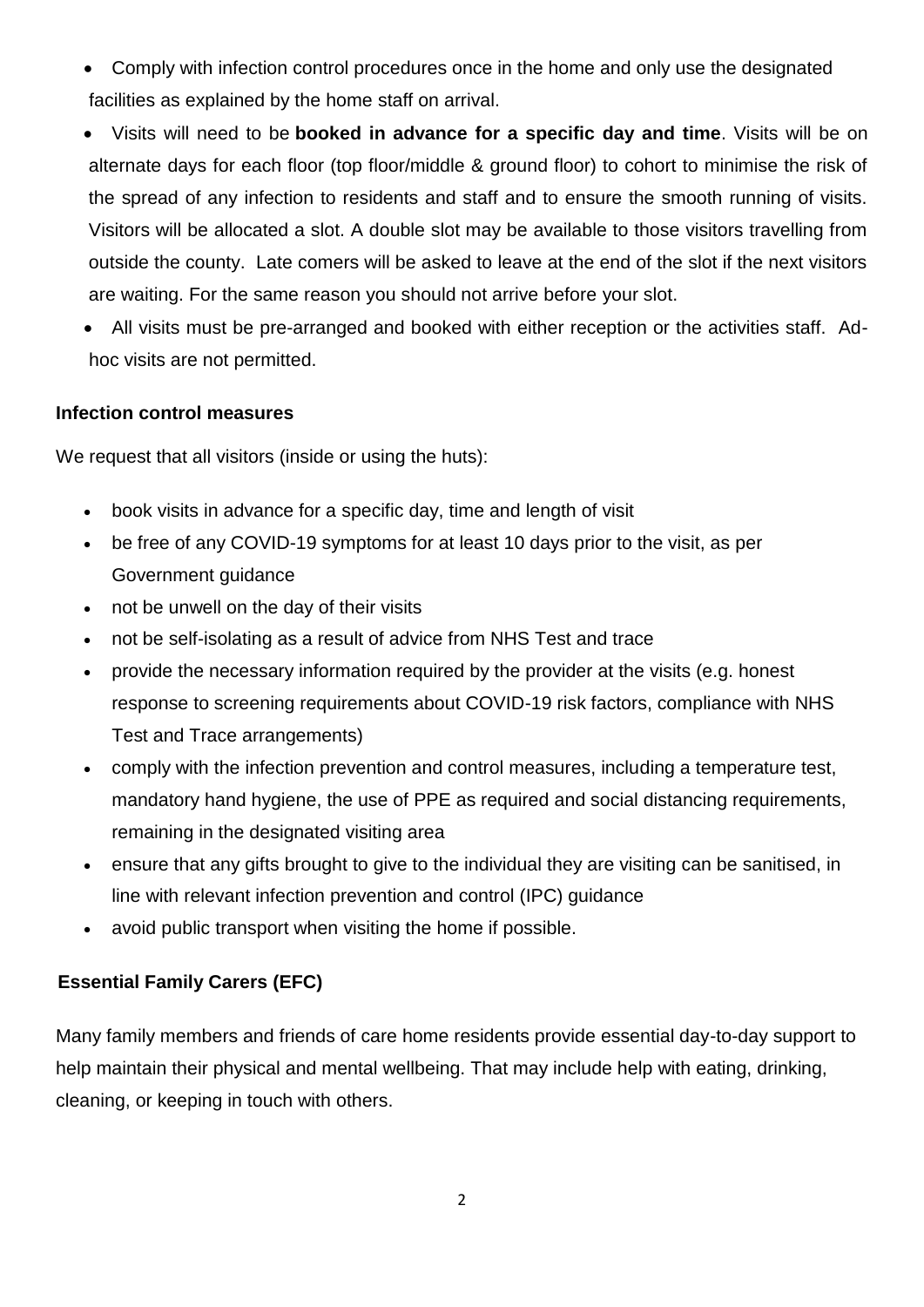Where it is safe to do so, (following risk assessment) we have an Essential Family Carers visiting scheme which, when in line with Government and the local Director of Public Health guidance, can enable EFC support to be take place.

The definition of an Essential Family Carer is as follows;

"A resident's family member or friend whose care for a resident is an essential element of maintaining their mental or physical health. Without this input a resident is likely to experience significant distress or continued distress. Although we have used the word Family, we recognise that you may be a resident's friend and not a family member. Also, we acknowledge that you may not see yourself as a 'carer' but as a partner or a supporter of your relative."

If an EFC is identified, we require that EFCs must:

- have a negative PCR COVID-19 test within three days of a visit (with appropriate paperwork to confirm this) and commit to regular testing thereafter;
- confirm that they are willing to comply with the home's infection control policy;
- allow the care home to retain contact details, in case they need to share these with the NHS Test and Trace scheme;
- agree any limits to length and frequency of visits with the care home.

#### **Exceptional circumstances**

- As a resident approaches the last months, weeks and days of their life we believe it is important to communicate well to enable good and timely decisions around care and especially important to allow visits to residents, and we will ensure that visits in these exceptional circumstances will always be supported;
- This must be by prior discussion and approval of either the Registered Manager, Deputy Manager or the senior nurse on duty;
- Specific procedures will be implemented in these instances which will be communicated prior to any visit.

### **Ability to suspend visiting**

In the event of any suspected or actual outbreak of COVID-19, or a suspected or known case of COVID-19 within the home, visitor restrictions may need to be immediately implemented which suspend some of these enabling approaches and will include exclusion of any non–essential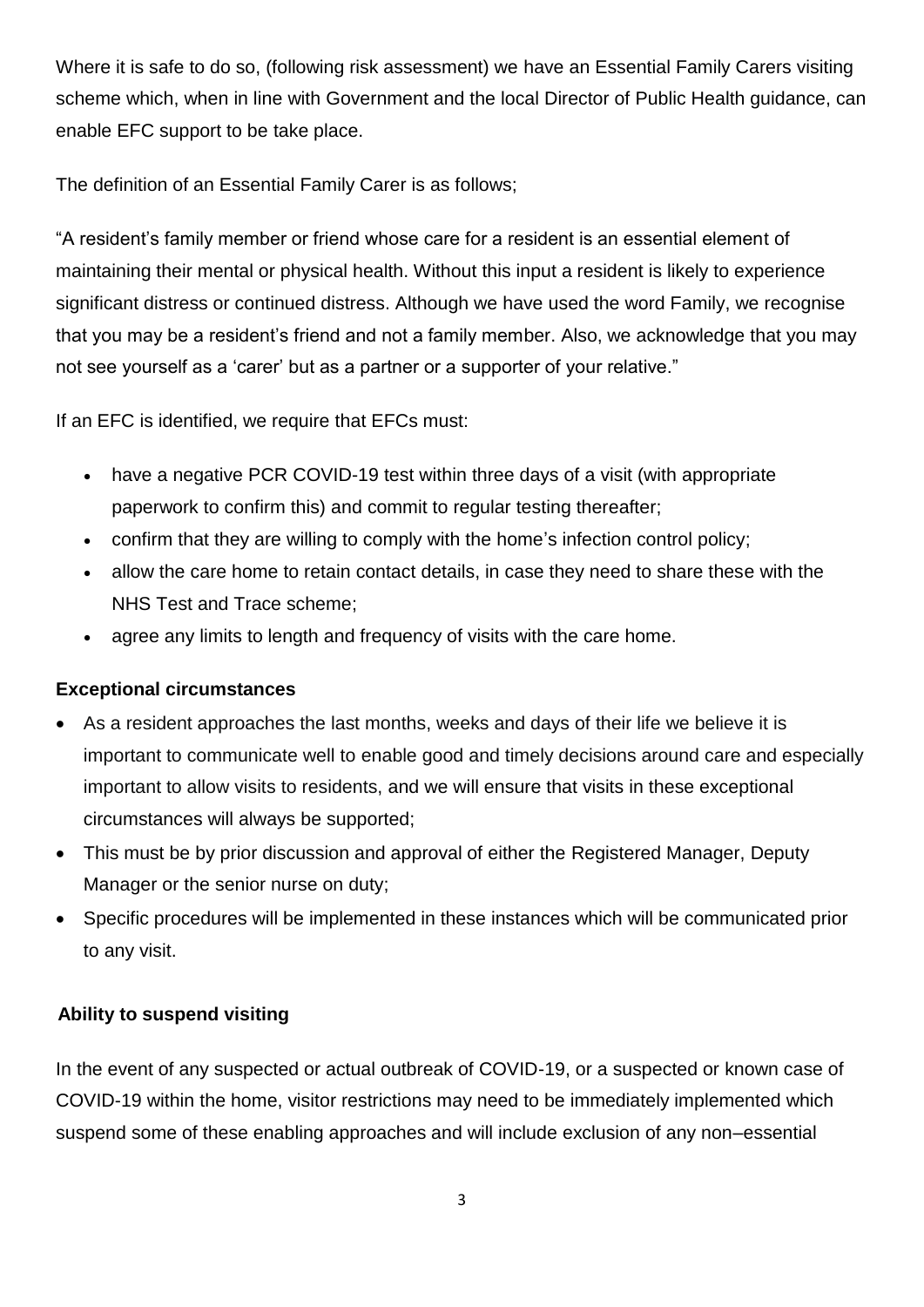visitors. This will be implemented in a transparent manner with open and clear communication to residents and relevant family members.